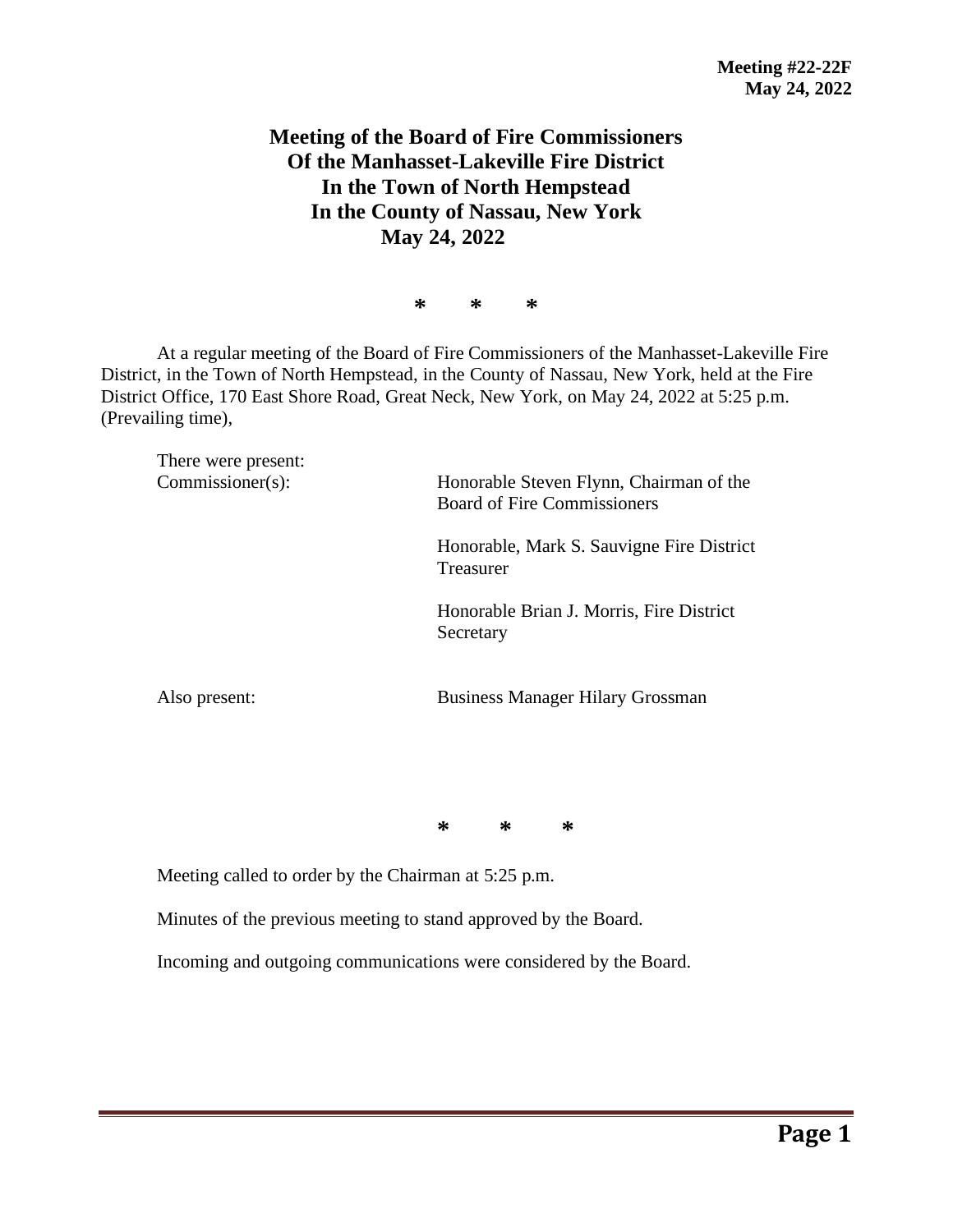## **Meeting #22-22F May 24, 2022 RESOLUTION OF THE MANHASSET-LAKEVILLE FIRE DISTRICT RELATING TO APPROVAL OF CHECKS ORGANIZATION NUMBER 1\_**

To the Treasurer:

 I certify that the vouchers on the submitted check register were audited by the Board of Commissioners of the Manhasset-Lakeville Fire District on 05/18/22 and are allowed in the amounts shown. You are hereby authorized and directed to pay to each of the claimants the amount indicated on the opposite of his name.

Brian J. Morris Date: 05/18/22 Commissioner Manhasset-Lakeville Fire District

Commissioner Flynn proposed the following motion, seconded by Commissioner Sauvigne:

 WHEREAS the purchases for goods and services identified and presented to the Board of Commissioners this date, 05/18/22, have been found to be properly acknowledged as received or due, and have been audited according to the tenets of Town Law §176 (4a) and in compliance with the Procurement Policy of the Manhasset-Lakeville Fire District and,

 WHEREAS the audit of claims by the Board of Commissioners is a deliberate process to determine that the proposed payment is proper and just and satisfies the following criteria:

The proposed payment is for a valid and legal purpose.

The obligation was incurred by an authorized official.

The goods or commodities for which payment is claimed were actually rendered.

The obligation does not exceed the available appropriation.

The claim is in proper form; it is mathematically correct; it meets legal requirements; it does not include any charges for taxes from which the organization is exempt; it includes discounts to which the organization is entitled it does not include charges previously claimed and paid; and it is in agreement with an attached invoice.

NOW, THEREFORE, it is hereby

 RESOLVED to approve payment to the vendors identified on Check Number 13897 thru Check Number 13898 this date.

The adoption of the foregoing Resolution (#F96-22) was duly put to a vote on roll call, which resulted as follows:

Ayes: Commissioner Sauvigne, Commissioner Morris, Commissioner Flynn Nays: None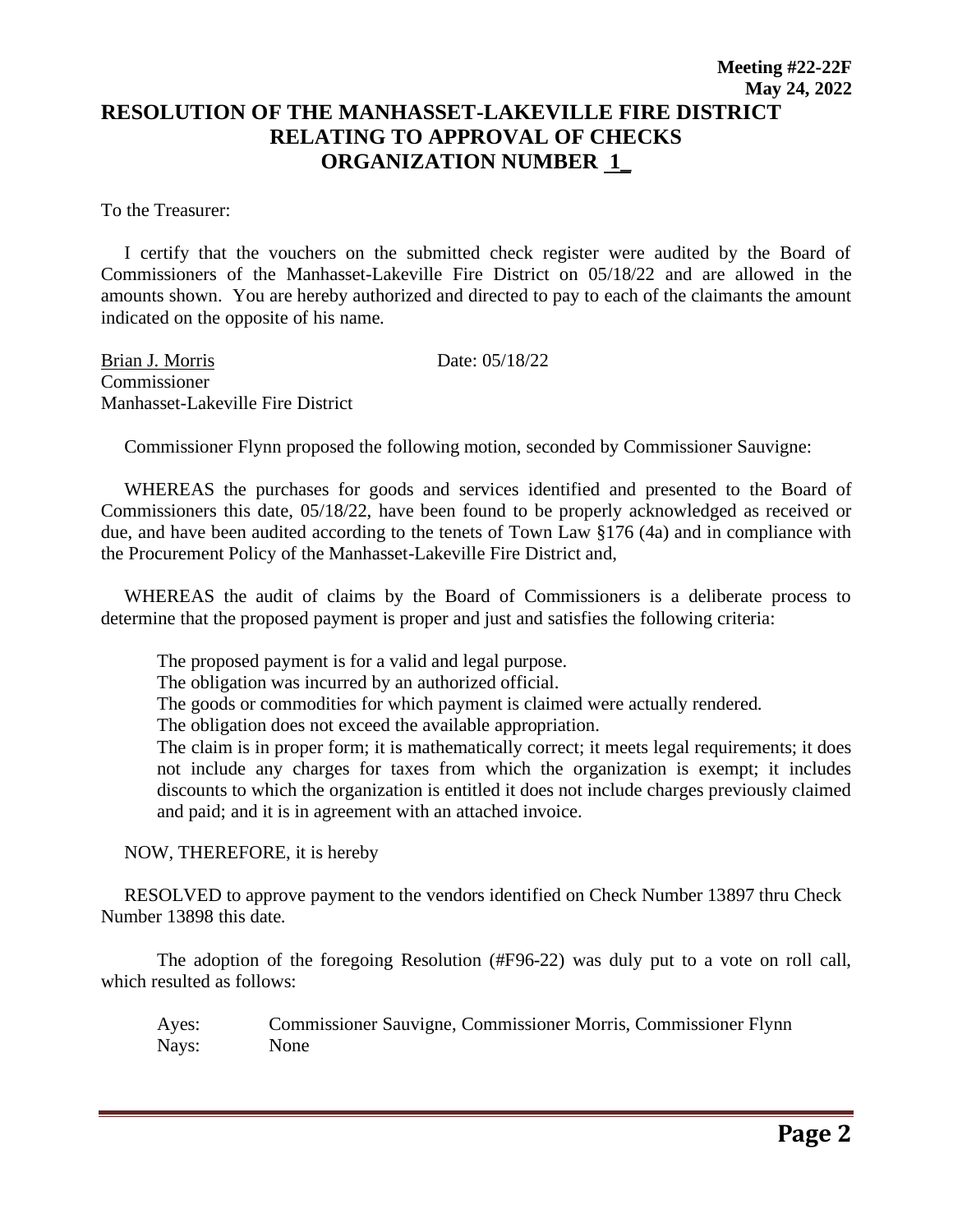## **Meeting #22-22F May 24, 2022 RESOLUTION OF THE MANHASSET-LAKEVILLE FIRE DISTRICT RELATING TO APPROVAL OF EXPENDITURES**

Commissioner Sauvigne proposed the following motion, seconded by Commissioner Morris

WHEREAS, the purchase of goods and services identified and presented to the Board of Commissioners this date, 5/24/22 have been found to be properly acknowledged as requested expenditures, according to the Procurement Policy of the Manhasset-Lakeville Fire District,

NOW, THEREFORE, it is hereby

RESOLVED to approve purchase to the vendors identified on Board of Commissioners Expenditure Request form submitted to the Board by the Superintendent as follows:

| $1$ reproval of Experiences. |                                 |               |               |                 |
|------------------------------|---------------------------------|---------------|---------------|-----------------|
| <b>VENDOR</b>                | <b>DESCRIPTION</b>              | <b>AMOUNT</b> | <b>BUDGET</b> | <b>PURCHASE</b> |
|                              |                                 |               | <b>NUMBER</b> | <b>SUPPORT</b>  |
| Cummins                      | 8720 Turbo                      | \$9,783.11    | 3410.475.0    | V <sub>O</sub>  |
| All American                 | Uniforms, alterations,          | \$6,277.96    | 3410.486.0    | GC              |
| Uniforms                     | supplies                        |               |               |                 |
| Mayday Comm.                 | 20 Min6 Pagers                  | \$8,359.00    | 3410.475.D    | GC              |
| <b>Belfor</b>                | Co#4 $2nd$ fl thermostat/valves | \$4,911.18    | 3410.475.1    | GC              |
| <b>Belfor</b>                | Co#4 Lounge Wall                | \$3,638.80    | 3410.475.1    | GC              |
|                              | Removal/Replace                 |               |               |                 |
| <b>Belfor</b>                | Co#4 Men's room heater          | \$2,753.84    | 3410.475.1    | GC              |
| Parkline Asphalt             | Co#2 Apron, sidewalk            | \$18,450.00   | 3410.225.1    | <b>BOCES</b>    |
| Parkline Asphalt             | Co#4 Apron, sidewalk            | \$21,460.00   | 3410.225.1    | <b>BOCES</b>    |
| <b>TOTAL</b>                 | <b>REQUESTED</b>                | \$75,633.89   |               |                 |

Approval of Expenditures:

The adoption of the foregoing Resolution (#F97-22) was duly put to a vote on roll call, which resulted as follows:

Ayes: Commissioner Sauvigne, Commissioner Morris, Commissioner Flynn Nays: None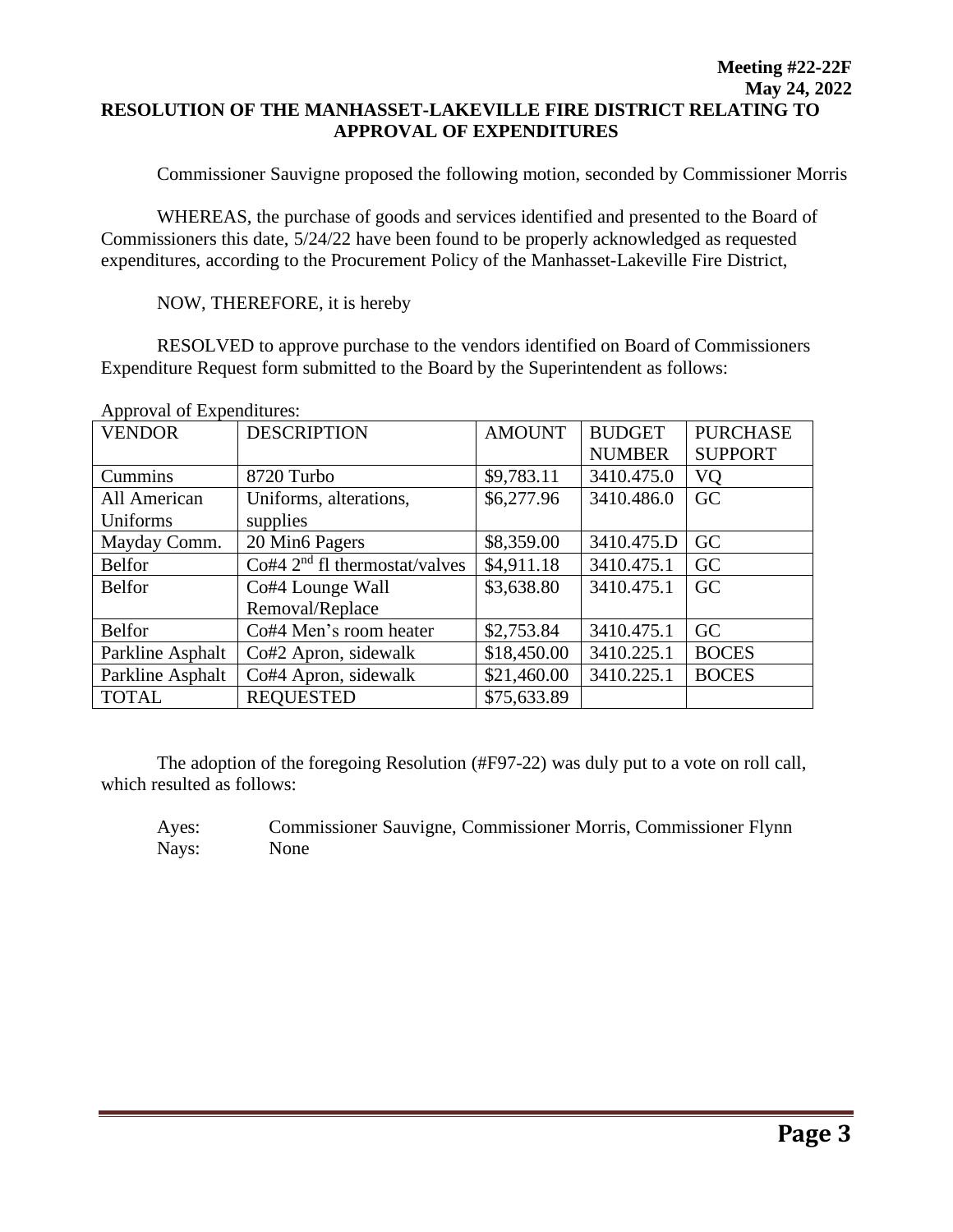## **Meeting #22-22F May 24, 2022 RESOLUTION OF THE MANHASSET-LAKEVILLE FIRE DISTRICT RELATING TO APPROVAL OF CHECKS ORGANIZATION NUMBER 1\_**

To the Treasurer:

 I certify that the vouchers on the submitted check register were audited by the Board of Commissioners of the Manhasset-Lakeville Fire District on 05/24/22 and are allowed in the amounts shown. You are hereby authorized and directed to pay to each of the claimants the amount indicated on the opposite of his name.

Brian J. Morris Date: 05/24/22 Commissioner Manhasset-Lakeville Fire District

Commissioner Flynn proposed the following motion, seconded by Commissioner Sauvigne:

 WHEREAS the purchases for goods and services identified and presented to the Board of Commissioners this date, 05/24/22, have been found to be properly acknowledged as received or due, and have been audited according to the tenets of Town Law §176 (4a) and in compliance with the Procurement Policy of the Manhasset-Lakeville Fire District and,

 WHEREAS the audit of claims by the Board of Commissioners is a deliberate process to determine that the proposed payment is proper and just and satisfies the following criteria:

The proposed payment is for a valid and legal purpose.

The obligation was incurred by an authorized official.

The goods or commodities for which payment is claimed were actually rendered.

The obligation does not exceed the available appropriation.

The claim is in proper form; it is mathematically correct; it meets legal requirements; it does not include any charges for taxes from which the organization is exempt; it includes discounts to which the organization is entitled it does not include charges previously claimed and paid; and it is in agreement with an attached invoice.

NOW, THEREFORE, it is hereby

.

 RESOLVED to approve payment to the vendors identified on Check Number 13899 thru Check Number 13918 this date.

The adoption of the foregoing Resolution (#F98-22) was duly put to a vote on roll call, which resulted as follows:

Ayes: Commissioner Sauvigne, Commissioner Morris, Commissioner Flynn Nays: None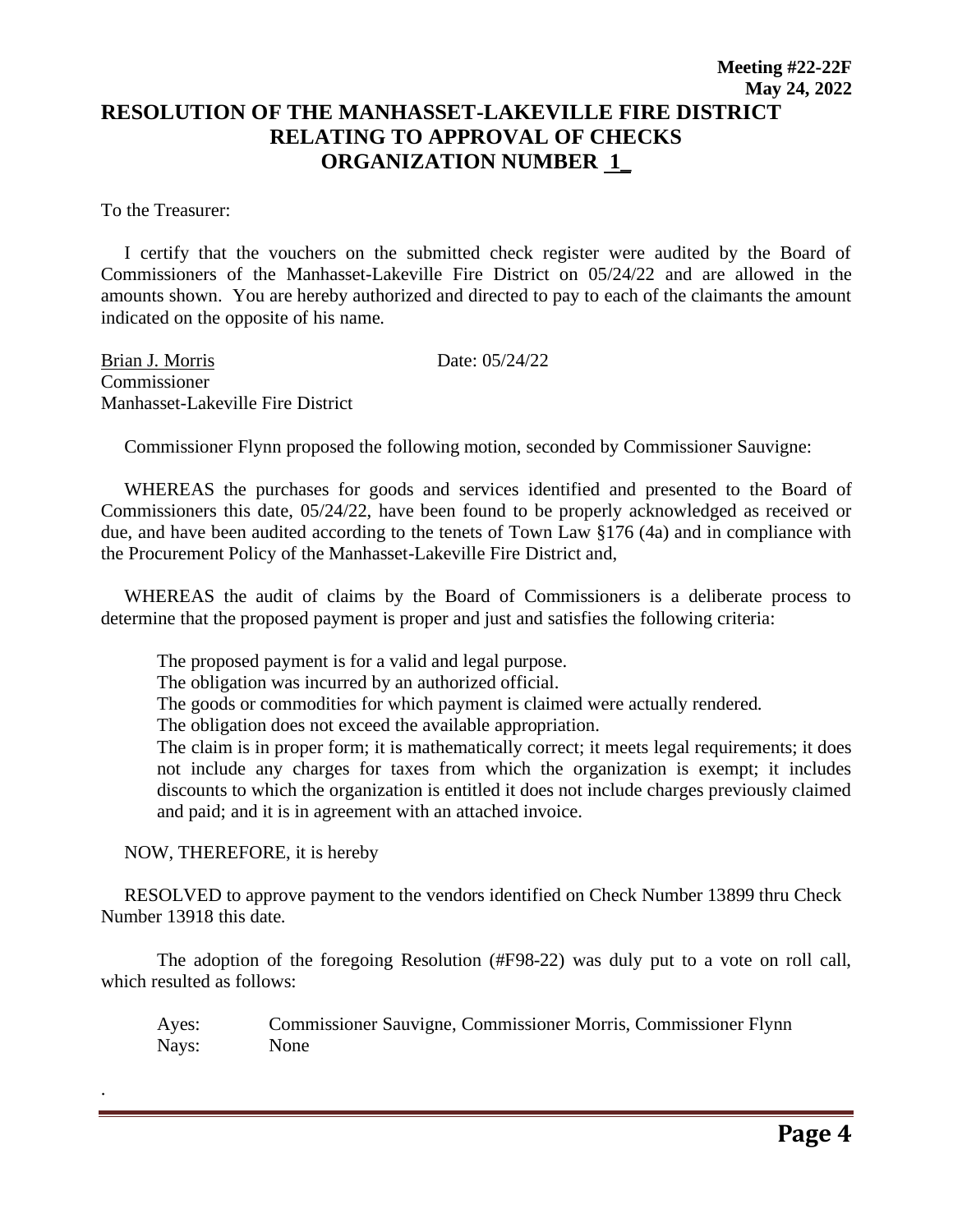RESOLVED, that the Board of Commissioners approved merit raise increases in the amount of \$10,000.00 annually effective May 22, 2022 for Fire District employee Michael Rice. The proposed merit increase is because Michael Rice has taken on additional responsibilities and has exhibited stellar job performance.

The adoption of the foregoing Resolution (#F99-22) was duly put to a vote on roll call, which resulted as follows:

Ayes: Commissioner Morris, Commissioner Sauvigne, Commissioner Flynn Nays: None

WHEARAS Ex-Chief Brian Stone requested to participate in the 2022 Manhasset Day Parade with his personally owned refurbished fire truck / pumper.

RESOLVED that the Board of Commissioners approves Ex-Chief Stone's request to use his personally owned refurbished fire truck / pumper upon receipt of proof of insurance and executed indemnification agreement.

The adoption of the foregoing Resolution (#F100-22) was duly put to a vote on roll call, which resulted as follows:

Ayes: Commissioner Morris, Commissioner Sauvigne, Commissioner Flynn Nays: None

The Board of Commissioners approved the signing of Inis Fada Band Agreement. Commissioner Sauvigne, Treasurer, is authorized to sign the agreement on the Board's behalf.

The adoption of the foregoing Resolution (#F101-22) was duly put to a vote on roll call, which resulted as follows:

Ayes: Commissioner Flynn, Commissioner Sauvigne, Commissioner Morris Nays: None

The Board was in receipt of and acknowledged the information contained in the Fire Department Van Usage Request.